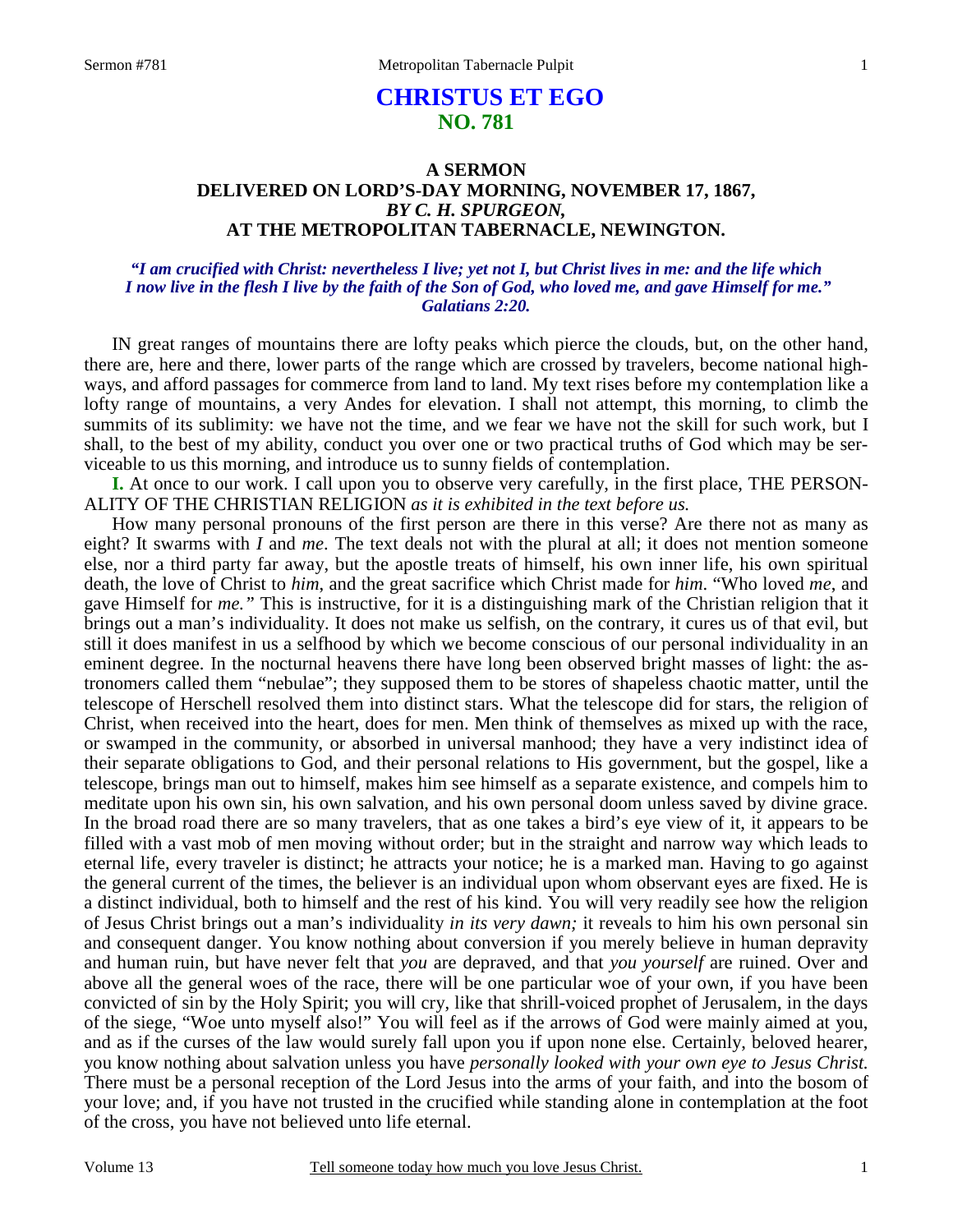Then, in consequence of a separate personal faith, the believer enjoys *a personal peace;* he feels that if the earth were all at arms, he would still find rest in Christ, that rest being peculiarly his own, independently of his fellows. He may talk of that peace to others, but he cannot communicate it; others cannot give it to him, nor can they take it from him. Wherever the Christian religion is truly in the soul, it soon leads to *a personal consecration* to God. The man comes to the altar of Christ, and he cries, "Here I am; O most glorious Lord, I feel it to be my reasonable service to give spirit, soul, and body, to You. Let others do as they will; as for me and my house, we will serve the Lord." The renewed man feels that the work of others does not exonerate him from service, and the general lukewarmness of the Christian church cannot be an excuse for his own indifference. He stands out against error, if necessary, as a lone protestor, like Athanasius, crying, "I, Athanasius, against the whole world," or he works for God in the building up of Jerusalem, like Nehemiah, being content to work alone if others will not assist him. He has discovered himself to have been personally lost, and to have been personally saved, and now his prayer is, "Lord, show me what You would have *me* do; here am *I,* send *me."* I believe that in proportion as our piety is definitely in the first person singular, it will be strong and vigorous. I believe, moreover, that in proportion as we fully realize our personal responsibility to God, shall we be likely to discharge it; but, if we have not really understood it, we are very likely to dream of work for God by proxy—to pay the priest or the minister to be useful for us, and act as if we could shift our responsibility from our own shoulders to the back of a society or a church. From its dawn up to its noonday glory, the personality of true godliness is most observable. All the teaching of our holy faith bears in this direction. We preach personal election, personal calling, personal regeneration, personal perseverance, personal holiness, and we know nothing of any work of divine grace which is not personal to the professor of it. There is no doctrine in Scripture which teaches that one man can be saved by the godliness of another. I cannot discover anything like salvation by sponsorship, except in the one case of the sponsorship of the Lord Jesus Christ. I find no human being placed in the place of another, so as to be able to take another's burden of sin, or perform another's duty. I do find that we are to bear one another's burdens in respect of sympathy, but not in the sense of substitution. Every man must bear his own burden, and give an account for himself before God. Moreover, the ordinances of the Christian religion teach us the same. When a man is typically buried with Christ by the public act of baptism, he cannot be dead for another or buried for another, nor can he rise again instead of another. There is the personal act of immersion to show forth our personal death to the world, personal burial with Christ, and personal resurrection with Him. So also, in the supper of the Lord, the distinct act of each man eating and drinking for himself, most manifestly sets forth that we stand as individuals before the Lord our God in our connection with the Lord Jesus Christ.

 Now, I feel earnestly that nothing should ever spoil the effect of this truth of God upon our minds. It is such a simple truth, that when I make the statement, you perhaps wonder that I should repeat it so often; but simple as it is, it is constantly being forgotten. How many church members shelter themselves behind the vigorous action of the entire community? The church is being increased, the church opens schools, the church builds new houses of prayer, and so the church member flatters himself that he is doing something, whereas that very man may not have, either by his contributions, his prayers, or his personal teachings, done anything at all! O idle church member, I beseech you shake yourself from the dust; be not so mean as to appropriate other men's labors. Before your own Master, you shall stand or fall upon your own individual service or neglect, and if you bring forth no fruit yourself, all the fruit upon the other branches shall not help you. "Every tree which brings not forth good fruit is hewn down, and cast into the fire." "Every branch in Me that bears not fruit He takes away."

 Common enough is it, also, for persons to shelter themselves behind a society. A small annual contribution has often been a cloak for gross indifference to holy effort. Somebody else is paid to be a *missionary*, and to do your mission-work—is this the Lord's way? Is this the path of obedience? Does not our Lord say to me, "As my Father has sent Me, even so I send you"? Now, the Father did not send Christ that He might procure a proxy and be a nominal Redeemer, but Jesus gave Himself for us in personal service and sacrifice—even so does Jesus send us forth to suffer and to serve. It is well to support the minister; it is well to pay the city missionary that he may have his time to give to necessary work; it is well to assist the Bible-woman that she may go from house to house, but remember, when all the societies have done all that is possible, they cannot exonerate you from your own peculiar calling, and how-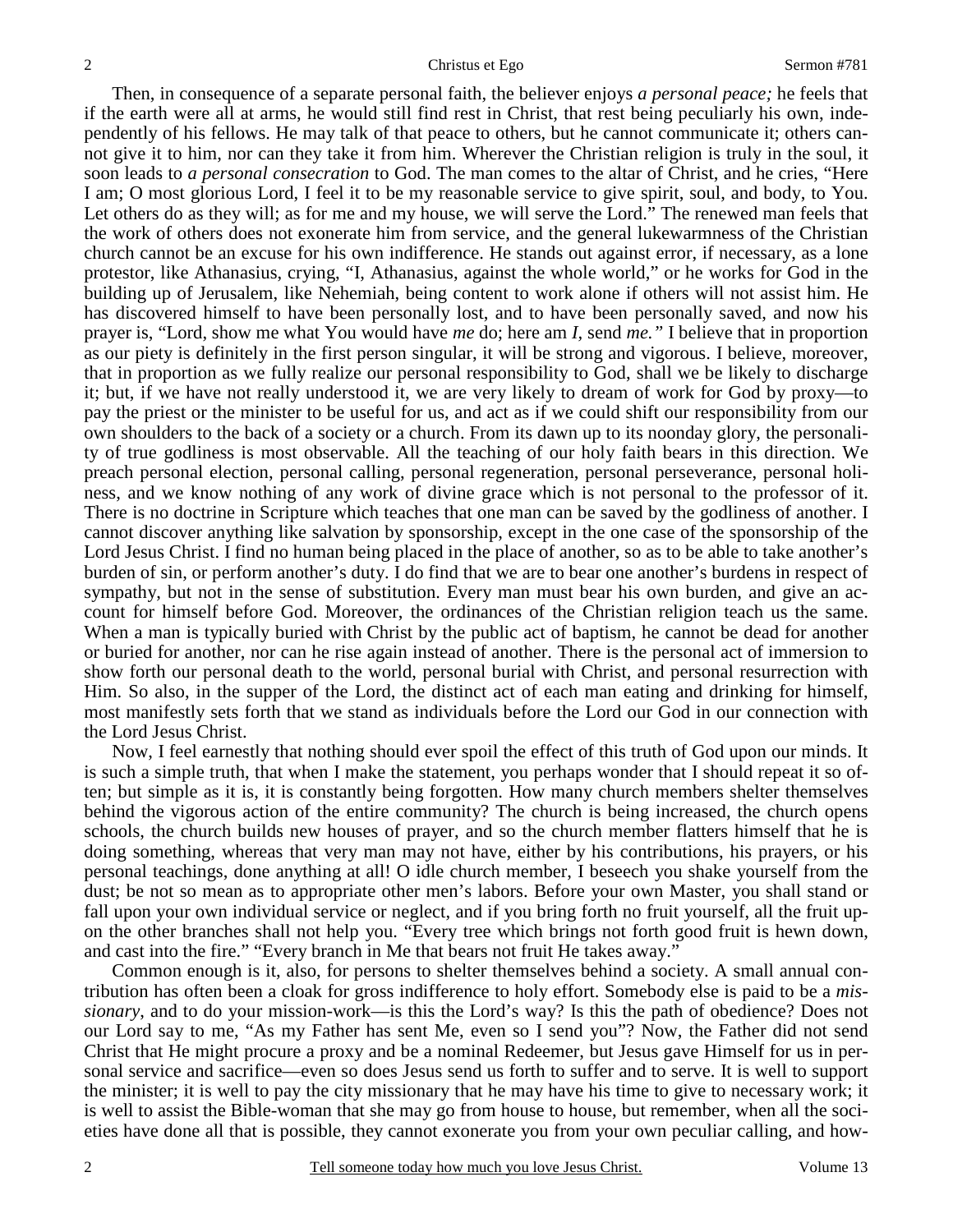#### Sermon #781 Christus et Ego

ever large your contributions to assist others to serve the Master, they cannot discharge on your behalf one single particle of what was due from you personally to your Lord. Let me ask you, brothers and sisters, if you have ever sheltered behind the work of others, to stand forth in your own proper character, and remember that before God you will be estimated by what *you* have felt, what *you* have known, what you have *learned*, and what you have DONE!

 The worst form of the mischief is when persons imagine that family piety and national religion can ever be available in lieu of individual repentance and faith. Absurd as it may seem, yet a very common thing it is for people to say, "Oh, yes, we are all Christians! Of course, we are all Christians—every Englishman is a Christian! We do not belong to the Hindus or Muslims—we are all Christians!" What grosser lie can a man invent than that? Is a man a Christian because he lives in England? Is a rat a horse because it lives in a stable? That is just as good reasoning. A man must be born-again, or he is no child of God. A man must have living faith in the Lord Jesus Christ, or else he is no Christian, and he does but mock the name of Christian when he takes it upon himself without having part or lot in the matter.

 Others say, "My mother and my father always professed such a religion, therefore I am bound to do the same." glorious reasoning, fit most surely for idiots! Have you never heard of that old Pagan monarch who professed conversion, and was about to step into the baptismal font, when, turning round to the bishop, he said, "Where did my father go when he died, before your religion came here, and where did his father go, and all the kings that were before me who worshipped Woden and Thor? Where did they go when they died? Tell me at once!" The bishop shook his head, and looked very sorrowful, and said he was afraid they were gone to a very dark place. "Ah, then," said he, "I will not be separated from them." Back he went, and remained an unwashed heathen. You suppose that this folly expired in the dark ages? It survives and flourishes in the present. We have known persons impressed under the gospel, who have nevertheless clung to the false hopes of superstition or human merit, and have excused themselves by saying, "You see, I have always been brought up to it." Does a man think because his mother was poor, or his father a pauper, that he himself must necessarily remain a beggar? If my father was blind, am I bound to put out my own eyes to be like he? No, but if I have beheld the light of the truth of Jesus Christ, let me follow it, and not be drawn aside by the idea that hereditary superstition is any the less dangerous or erroneous because a dozen generations have been deluded by it. You must appear before God, my dear friend, on your own feet, and neither mother nor father can stand in your place, therefore judge for yourself; seek for yourself eternal life; lift up your eyes to Christ's cross for yourself, and let it be your own earnest endeavor that you yourself may be able to say, "He loved *me*, and gave Himself for *me."* We are all born alone—we come as sorrowful pilgrims into this world to traverse a path which only our own feet can tread. To a great extent we go through the world alone, for all our companions are but vessels sailing with us side by side, vessels distinct and each one bearing its own flag. Into the depth of our hearts no man can dive. There are cabinets in the chamber of the soul which no man can open but the individual himself. We must die alone, friends may surround the bed, but the departing spirit must take its flight by itself. We shall hear no tramp of thousands as we descend into the dark river. We shall be solitary travelers into the unknown land. We expect to stand before the judgment seat in the midst of a great assembly, but still to be judged as if no other man were there. If all that multitude is condemned, and we are in Christ, we shall be saved, and if they should all be saved, and we are found wanting, we shall be cast away. In the balances we shall each be placed alone. There is a crucible for every ingot of gold, a furnace for every bar of silver. In the resurrection every seed shall receive his own body. There shall be an individuality about the frame that shall be raised in that day of wonders, an individuality most marked and manifest. If I am condemned at the last, no man can be damned for my spirit; no soul can enter the chambers of fire on my behalf, to endure for me the unutterable anguish. And, blessed hope, if I am saved, it will be *I* who shall see the King in His beauty: my eyes shall behold Him, and not another in my place. The joys of heaven shall not be proxy joys, but the personal enjoyments of those who have had personal union with Christ. You all know this, and therefore, I pray you, let the weighty truth abide with you. No man in his senses thinks that another can eat for him, or drink for him, or be clothed for him, or sleep for him, or wake for him. No man is content nowadays with a second person's owning money for him, or possessing an estate for him; men long to have riches themselves; they wish to be personally happy, to be personally honored; they do not care that the good things of this life shall be nominally theirs, while other men grasp the reality; they wish to have a real grasp and grip of all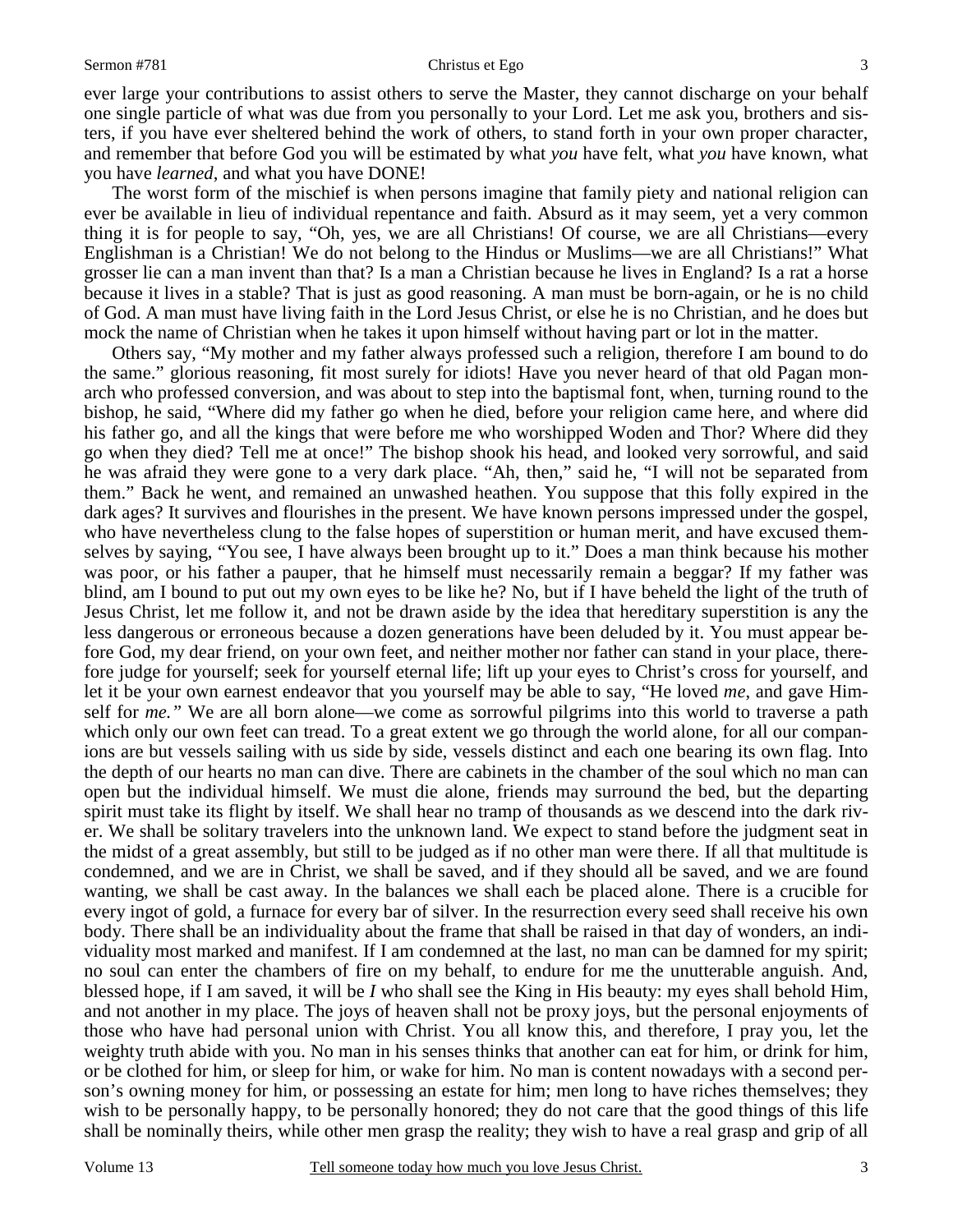temporal goods. O let us not play the fool with eternal things, but let us desire to have a personal interest in Christ, and then let us aspire to give to Him, who deserves it so well, our personal service, rendering spirit, soul, and body, unto His cause.

**II.** Secondly, our text very plainly TEACHES US THE INTERWEAVING OF OUR OWN PROP-ER PERSONALITY WITH THAT OF JESUS CHRIST.

 Read the text over again. "I am crucified with Christ: nevertheless I live; yet not I, but Christ lives in me: and the life which I now live in the flesh I live by the faith of the Son of God, who loved me, and gave Himself for me." Here is the man, but here is the Son of God quite as conspicuously, and the two personalities are *singularly interwoven*. I think I see two trees before me. They are distinct plants growing side by side, but as I follow them downward, I observe that the roots are so interlaced and intertwisted that no one can trace the separate trees and allot the members of each to its proper whole. Such are Christ and the believer. I think I see before me a vine. Yonder is a branch, distinct and perfect as a branch; it is not to be mistaken for any other, it is a branch, a whole and perfect branch, yet how perfectly is it joined to the stem, and how completely is its individuality merged in the one vine of which it is a member! Now, so is it with the believer in Christ.

 There was one parent who threw his shadow across our path, and from whose influence we never could escape. From all other men we might have struggled away and claimed to be separate, but this one man was part of ourselves, and we part of him—Adam the first, in his fallen state: we are fallen with him, and are broken in pieces in his ruin. And now, glory be to God, as the shadow of the first man has been uplifted from us, there appears a second man, the Lord from heaven; and across our path there falls the light of His glory and His excellence, from which also, blessed be God, we who have believed in Him cannot escape: in the light of that man, the second Adam, the heavenly federal head of all His people—in His light we rejoice. Interwoven with our history and personality is the history and personality of the man Christ Jesus, and we are forever one with Him.

 Observe the points of contact. First Paul says, *"I am crucified with Christ";* what does he mean? He means a great many more things than I can tell you this morning; but, briefly, he means this—he believed in the representation of Christ on the cross; he held that when Jesus Christ hung upon the tree, He did not hang there as a private person, but as the *representative* of all His chosen people. As the burgess in the House of Commons votes not for himself, alone, but in the name of the township which has sent him to Parliament, so the Lord Jesus Christ acted in what He did as a great public representative person, and the dying of Jesus Christ upon the tree was the virtual dying of all His people. Then all His saints rendered unto justice what was due, and made expiation to divine vengeance for all their sins. *"I am crucified with Christ."* The apostle of the Gentiles delighted to think that as one of Christ's chosen people; he died upon the tree in Christ. He did more than believe this doctrinally, however, he accepted it confidently, resting his hope upon it. He believed that by virtue of Jesus Christ's death, he had himself paid the law its due, satisfied divine justice, and found reconciliation with God. Beloved, what a blessed thing it is when the soul can, as it were, stretch itself upon the cross of Christ and feel "I am dead; the law has killed me, cursed me, slain me, and I am therefore free from its power, because in my Surety I have borne the curse, and in the person of my Substitute all that the law could do, by way of condemnation, has been executed upon me, for I am crucified with Christ." Oh, how blessed it is when the cross of Christ is laid upon us, how it quickens us! Just as the aged prophet went up and stretched himself upon the dead child, put his mouth upon the child's mouth, and his hands upon the child's hands, and his feet upon the child's feet and then the child was quickened, so when the cross is laid upon my soul, it puts life, power, warmth, and comfort into me. Union with the suffering, bleeding Savior, and faith in the merit of the Redeemer, are soul-cheering things: O for more enjoyment of them! Paul meant even more than this. He not only believed in Christ's death and trusted in it, but he actually felt its power in himself in causing the crucifixion of his old corrupt nature. If you conceive of yourself as a man executed, you at once perceive that, being executed by the law, the law has no further claim upon you; you resolve, moreover, that having once proven the curse of sin by the sentence passed upon you, you will not fall into that same offense again, but henceforth, being miraculously delivered from the death into which the law brought you, you will live in newness of life. You will feel so if you feel rightly. Thus did Paul view himself as a criminal upon whom the sentence of the law had been fulfilled. When he saw the pleasures of sin, he said, "I cannot enjoy these: I am dead to them. I once had a life in which these were very sweet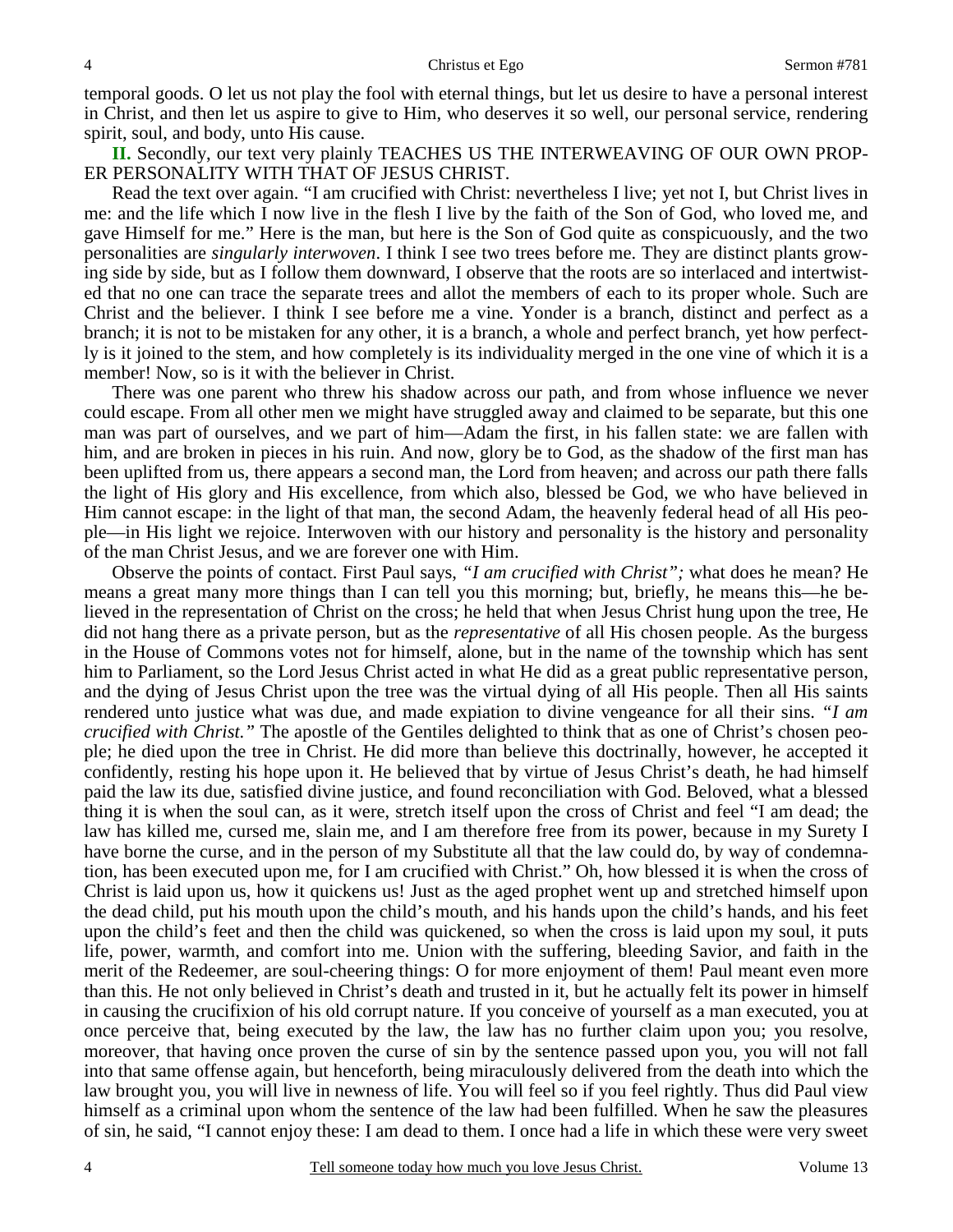to me, but I have been crucified with Christ; consequently, as a dead man can have no delight in the joys which once were delights to him, so neither can I." When Paul looked upon the carnal things of the world, he said, "I once allowed these things to reign over me. What shall I eat? What shall I drink? And with what shall I be clothed? These were a trinity of questions of the utmost importance—they are of no importance now because I am dead to these things; I cast my care upon God with regard to them; they are not my life. I am crucified to them." If any passion, if any motive, if any design should come into our mind short of the cross of Christ, we should exclaim, "God forbid that I should glory in any of these things; I am a dead man. Come, world, with all your witchery; come, pleasure, with all your charms; come, wealth, with all your temptations; come, all you tempters that have seduced so many; what can you do with a crucified man? How can you tempt one who is dead to you?" Now, it is a blessed state of mind when a man can feel that through having received Christ, he is, to this world, as one who is utterly dead. Neither does he yield his strength to its purposes, nor his soul to its customs, nor his judgment to its maxims, nor his heart to its affections, for he is a crucified man through Jesus Christ; the world is crucified unto him, and he unto the world. This is what the apostle meant.

 Notice next another point of contact. He says, *"Nevertheless I live,"* but then he corrects himself, *"yet not I, but Christ lives in me."* You have seen the dead side of a believer: he is deaf, and dumb, and blind, and without feeling to the sinful world, yet he adds, "Nevertheless I live." He explains what his life is—his life is produced in him by virtue of Christ's being in him and his being in Christ. Jesus is the source of the Christian's life. The sap in the vine lives even in the smallest of the tendrils. No matter how minute may be the nerve; the anatomist will tell you that the brain-life lives in its most distant extremity. So in every Christian; though the Christian may be insignificant, and possessed of little divine grace, yet still, if he is truly a believer, Jesus lives in him. The life which keeps his faith, his hope, and his love in existence comes from Jesus Christ and from Him alone. We would cease to be living saints if we did not daily receive divine grace from our covenant Head; as the strength of our life comes from the Son of God, so is He the ruler and moving power within us. How can he be a Christian who is ruled by any but Christ? If you call Christ, "Master and Lord," you must be His servant; nor can you yield obedience to any rival power, for no man can serve two masters. There must be a master-spirit in the heart; and unless Jesus Christ is such a master-spirit to us, we are not saved at all. The life of the Christian is a life which springs from Christ, and it is controlled by His will. Beloved, do you know anything about this? I am afraid it is dry talking to you about it unless you feel it. Has your life been such during the past week? Has the life which you have lived been Christ's living in you? Have you been like a book printed in plain letters, in which men might read a new edition of the life of Jesus Christ? A Christian ought to be a living photograph of the Lord Jesus, a striking likeness of his Lord. When men look at him they should see not only what the Christian is, but what the Christian's Master is, for he should be like his Master. Do you ever see and know that within your soul Christ looks out of your eyes, regarding poor sinners and considering how you may help them? That Christ throbs in your heart, feeling for the perishing, trembling for those who will not tremble for themselves? Do you ever feel Christ opening your hands in generous charity to help those who cannot help themselves? Have you ever felt that a something more than yourself was in you, a Spirit which sometimes struggles with yourself, and holds it by the throat and threatens to destroy its sinful selfishness—a noble Spirit which puts its foot upon the neck of covetousness, a brave Spirit that dashes to the ground your pride, an active fervent Spirit that burns up your sloth? Have you ever felt this? Truly, we who live unto God feel the life of God within, and desire to be more and more subdued under the dominant Spirit of Christ, that our manhood may be a palace for the Well-beloved! That is another point of contact.

 Further on, the apostle says—and I hope you will keep your Bibles open to follow the text—*"The life which I now live in the flesh I live by the faith of the Son of God."* Every moment the life of the Christian is to be a life of faith. We make a mistake when we try to walk by feeling or by sight. I dreamed the other night, while musing upon the life of the believer that I was passing along a road which a divine call had appointed for me. The ordained pathway which I was called to traverse was thick darkness, unmingled with a ray of light. As I stood in the awful gloom, unable to perceive a single inch before me, I heard a voice which said, "Let your feet go right on. Fear not, but advance in the name of God." So on I went, putting down foot after foot with trembling. After a little while the path through the darkness became easy and smooth from use and experience; just then I perceived that the path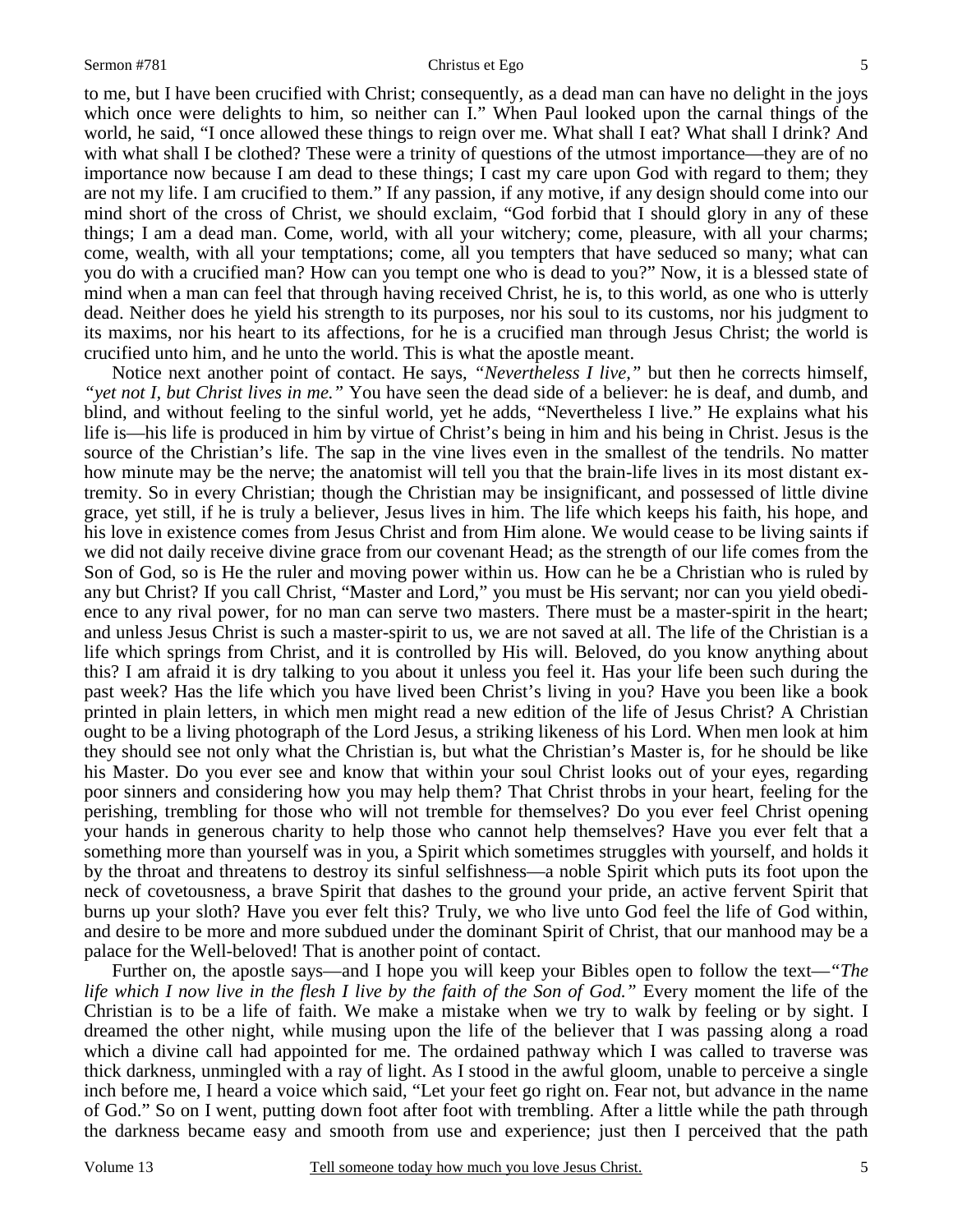turned: it was of no use my endeavoring to proceed as I had done before; the way was tortuous, and the road was rough and stony: but I remembered what was said, that I was to advance as I could, and so on I went. Then there came another twist, and yet another, and another, and another, and I wondered why, till I understood that if ever the path remained long the same, I would grow accustomed to it, and so would walk by feeling; and I learned that the whole of the way would constantly be such as to compel me to depend upon the guiding voice, and exercise faith in the unseen One who had called me. All of a sudden it appeared to me as though there was nothing beneath my foot when I put it down, yet I thrust it out into the darkness in confident daring, and lo, a firm step was reached, and another, and another, as I walked down a staircase which descended deep, down, down, down. Onward I passed, not seeing an inch before me, but believing that all was well, although I could hear around me the screams of falling men and women who had walked by the light of their own lanterns, and missed their foothold. I heard the cries and shrieks of men as they fell from this dreadful staircase; but I was commanded to go right on, and I went straight on, resolved to be obedient even if the way should descend into the nethermost hell. Byand-by the dreadful ladder was ended, and I found a solid rock beneath my feet, and I walked straight on upon a paved causeway, with a railing on either side. I understood this to be the experience which I had gained, which now could guide and help me, and I leaned on this rail, and walked on right confidently till, in a moment, my causeway ended and my feet sank in the mire, and as for my other comforts, I groped for them, but they were gone, for still I was to know that I must go in dependence upon my unseen Friend, and the road would always be such that no experience could serve me instead of dependence upon God. Forward I plunged through mire and filth and suffocating smoke, and a smell as of death, for it was *the* way, and I had been commanded to walk there. Again the pathway changed, though all was midnight still—up went the path, and up, and up, and up, with nothing upon which I could lean; I wearily ascended innumerable stairs, not one of which I could see, although the very thought of their height might make my brain reel. All of a sudden my pathway burst into light, as I woke from my daydream, and when I looked down upon it, I saw it all to be safe, but such a road that, if I had seen it, I never could have walked it. It was only in the darkness that I could have performed my mysterious journey, only in child-like confidence upon the Lord. The Lord will guide us if we are willing to do just as He bids us. Lean upon Him, then! I have painted a poor picture, but still one which, if you can understand, it will be grand to look upon. To walk straight on, believing in Christ every moment, believing your sins to be forgiven even when you see their vileness, believing that you are safe in Christ even when you seem in the utmost danger, believing that you are glorified with Christ when you feel as if you were cast out from God's presence—this is the life of faith.

 Furthermore, Paul notes other points of unity. *"Who loved me."* Blessed be God, before the mountains uplifted their snow-crowned heads to the clouds, Christ had set His heart upon us. His "delights were with the sons of men." In His "book all our members were written, which in continuance were fashioned, when as yet there was none of them." believer, get a hold of the precious truth that Christ loved you eternally—the all-glorious Son of God chose you, and espoused you unto Himself, that you might be His bride throughout eternity. Here is a blessed union indeed!

 Observe the next, *"and gave Himself for me";* not only gave all that He had, but gave Himself; not merely laid aside His glory, and His splendor, and His life, but yielded up His very self. O heir of heaven, Jesus is yours at this moment. Having given Himself once for you upon the cross to put your sin away, at this moment He gives Himself to you to be your life, your crown, your joy, your portion, your all in all! You have found yourself to be a separate personality and individuality, but that personality is linked with the person of Christ Jesus, so that you are in Christ, and *Christ* is in you; by a blessed indissoluble union you are knit together forever and ever.

**III.** Lastly, the text *describes* THE LIFE WHICH RESULTS FROM THIS BLENDED PERSON-ALITY.

 If you will have patience with me, I will be as brief as I can while I go over the text again, word by word. Brothers and sisters, when a person finds and knows himself to be linked with Christ, his life is altogether *a new life.* I gather that from the expression, "I am crucified, nevertheless I live." crucified, then dead; crucified, then the old life is put away—whatever life a crucified man has must be new life. So is it with you. Upon your old life, believer, sentence of death has been pronounced. The carnal mind, which is enmity against God, is doomed to die. You can say, "I die daily." Would to God the old nature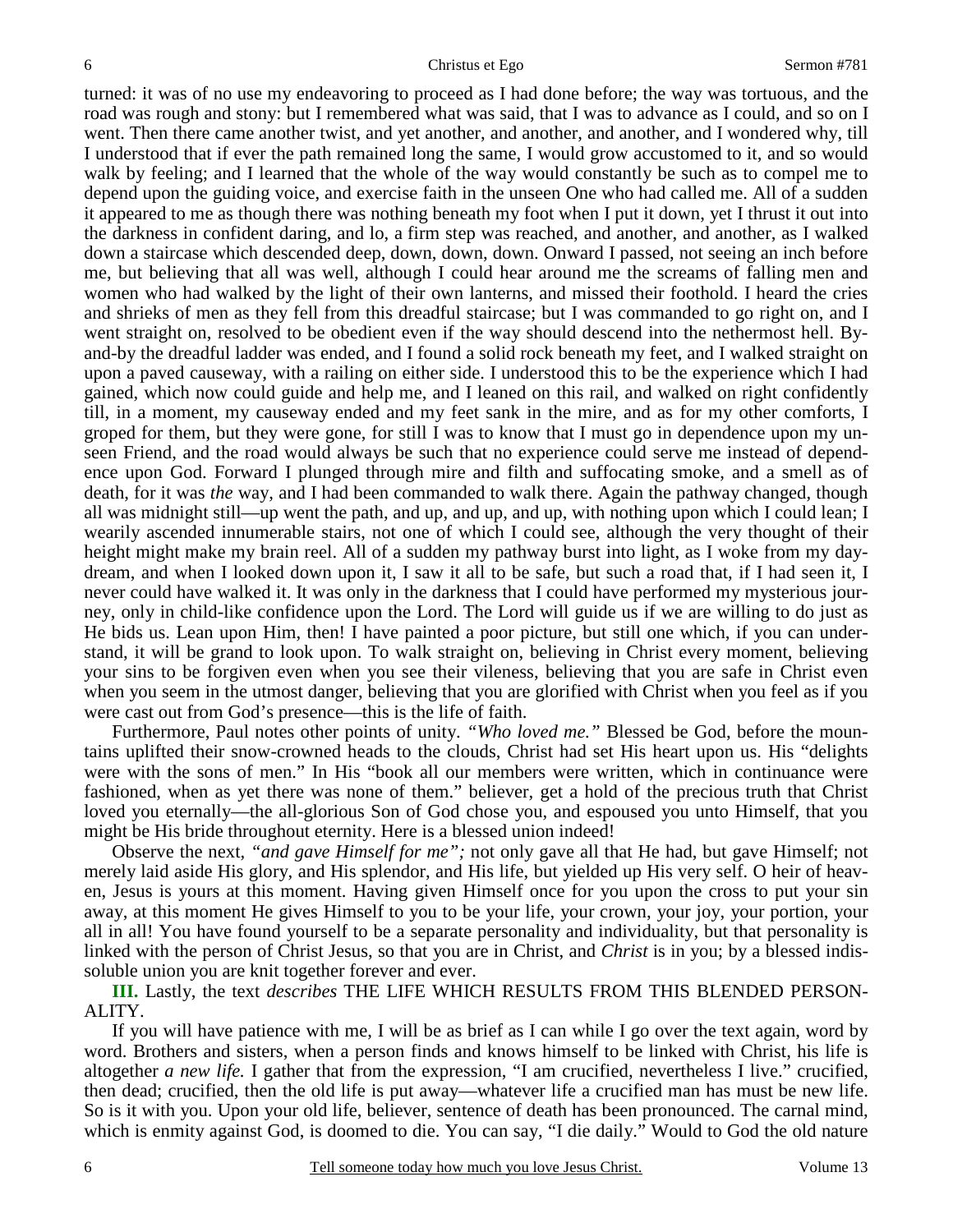#### Sermon #781 Christus et Ego

were completely dead. But whatever you have of life was not given you till you came into union with Christ. It is a new thing, as new as though you had been actually dead and rotted in the tomb, and then had started up at the sound of the trumpet to live again. You have received a life from above, a life which the Holy Spirit worked in you in regeneration. That which is born of the flesh is flesh, but your grace-life did not come from yourself—you have been born-again from above.

Your life is *a very strange one*—"I am crucified, nevertheless I live." What a contradiction! The Christian's life is a matchless riddle. No worldling can comprehend it; even the believer himself cannot understand it. He knows it, but as to solving all its enigmas, he feels that to be an impossible task. Dead, yet alive; crucified with Christ, and yet at the same time risen with Christ in newness of life! Do not expect the world to understand you, Christian, it did not understand your Master. When your actions are misrepresented, and your motives are ridiculed, do not be surprised. "If you were of the world, the world would love his own: but because you are not of the world, but I have chosen you out of the world, therefore the world hates you." If you belonged to the village, the dogs would not bark at you. If men could read you, they would not wonder; it is because you are written in a celestial language that men cannot comprehend you, and think you worthless. Your life is new; your life is strange.

 This wonderful life, resulting in the blended personality of the believer and the Son of God, is *a true life.* This is expressed in the text, "Nevertheless I live"—yes, live as I never lived before. When the apostle declares himself to be dead to the world, he would not have us imagine that he was dead in the highest and best sense; no, he lived with a new force and vigor of life. It seemed to me, brothers and sisters, when I woke up to know Christ, that I was just like the fly newly burst from the chrysalis—I then began to *really* live. When a soul is startled by the thunderclaps of conviction, and afterwards receives pardon in Christ, it begins to live. The worldling says he needs to see life, and therefore plunges into sin! Fool that he is, he peers into the sepulcher to discover immortality. The man who truly lives is the believer. Shall I become less active because I am a Christian? God forbid! Become less industrious, and find less opportunities for the manifestation of my natural and spiritual energies? God forbid! If ever a man should be as a sword too sharp for the scabbard, with an edge which cannot be turned, it should be the Christian; he should be like flames of fire burning his way. Live while you live. Let there be no driveling and frittering away of time. Live so as to demonstrate that you possess the noblest form of life.

 Clear is it, also, that the new life which Christ brings to us is a life of *self-denial,* for Paul adds, "I live, yet not I." Lowliness of mind is part and parcel of godliness. He who can take any credit to himself knows not the spirit of our holy faith. The believer, when he prays best, says, "Yet not I, but the Spirit of God interceded in me." If he has won any souls to Christ, he says, "Yet not I; it was the gospel; the Lord Jesus worked mightily in me." "Not unto us, not unto us, but unto Your name be all the praise." Selfhumiliation is the native spirit of the true-born child of God!

 Further, the life which Christ works in us is a life of *one idea.* Is the believer's soul ruled by two things? No, he knows but one. Christ lives in me; two tenants in the chamber of my soul? No, one Lord and Master I serve. "Christ lives in me." An old divine desired that he might eat and drink and sleep eternal life. You thus live! Alas, I mourn that I live too much in the old life, and too little does Jesus live in me; but the Christian, if he should ever come to perfection, and God grant we each may come as near to it as possible even now, will find that the old, *"I live,"* is kept under, and the new Christ-life reigns supreme. Christ must be the one thought, the one idea, the one master-thought in the believer's soul. When he wakes in the morning the healthy believer inquires, "What can I do for Christ?" When he goes about his business he asks, "How shall I serve my Lord in all my actions?" When he makes money he questions himself, "How can I use my talents for Christ?" If he acquires education, the inquiry is, "How can I spend my knowledge for Christ?"

 To sum up much in little, the child of God has within him *the Christ-life;* but how shall I describe that? Christ's life on earth was the divine mingled with the human—such is the life of the Christian; there is something divine about it: it is a living, incorruptible seed, which abides forever. We are made partakers of the divine nature, having escaped the corruption which is in the world through lust, yet our life is a thoroughly human life. The Christian is a man among men; in all that is manly he labors to excel, yet he is not as other men are, but wears a hidden nature which no mere worldling understands. Picture the life of Christ on earth, beloved, and that is what the life of God in us ought to be, and will be in proportion as we are subject to the power of the Holy Spirit.